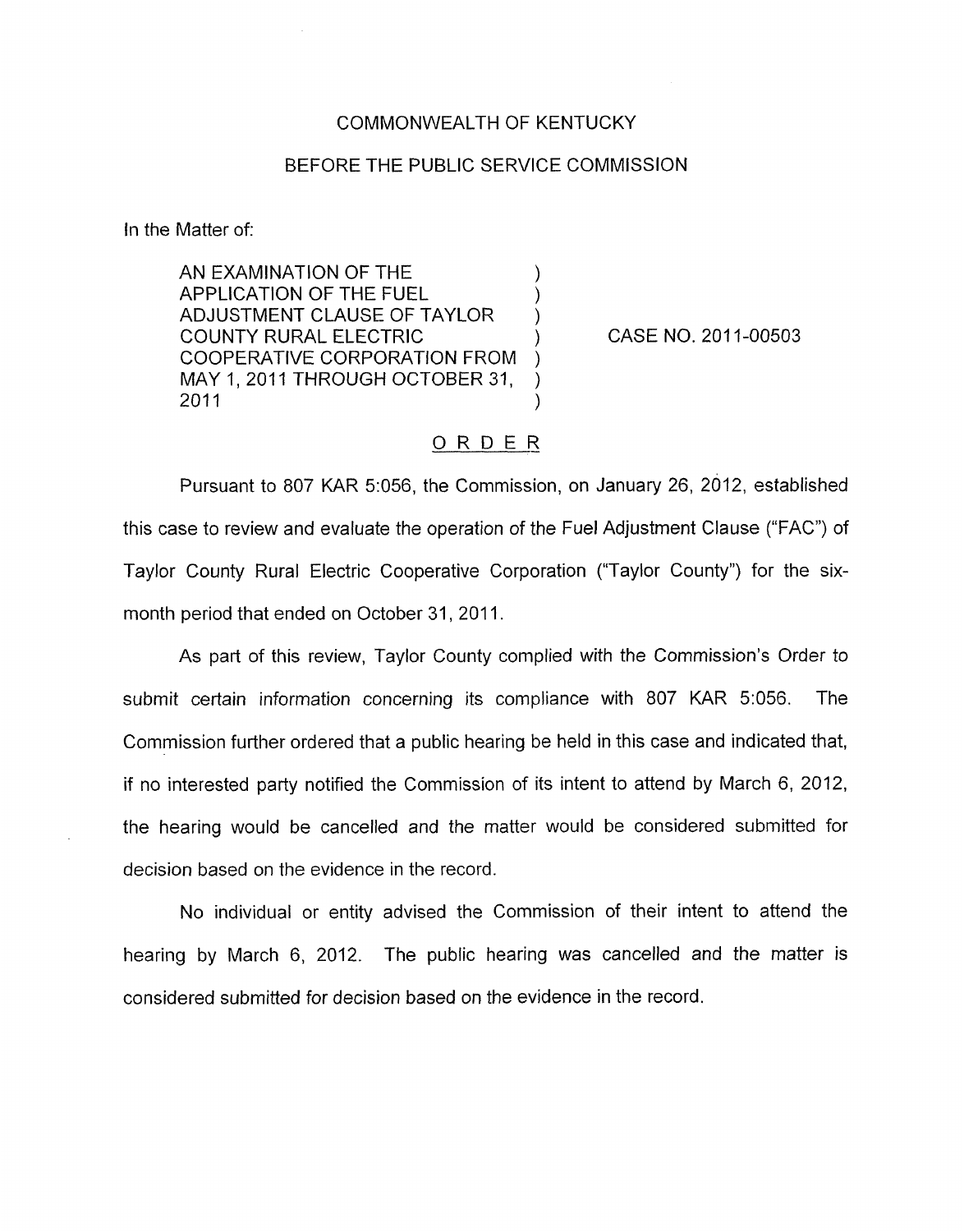The Commission, having considered the evidence in the record and being otherwise sufficiently advised, finds no evidence that Taylor County has improperly calculated or applied its FAC charge.

IT IS THEREFORE ORDERED that the charges and credits applied by Taylor County through the FAC for the period May 1, 2011 through October 31, 2011 are approved.

By the Commission



**ATTI Di**⁄fector Exec

Case No. 2011-00503